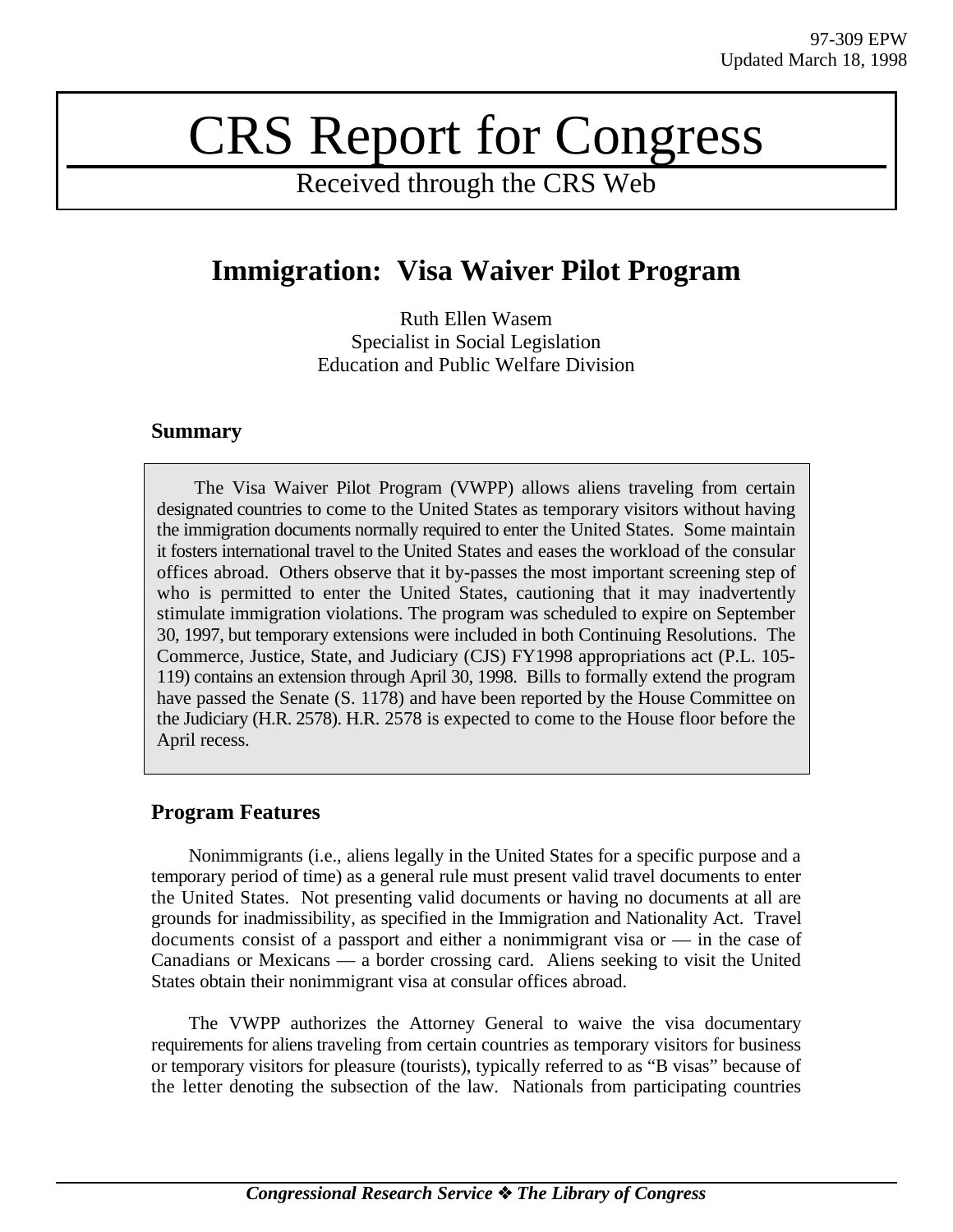simply complete an admission form before their arrival and are admitted for up to 90  $days.<sup>1</sup>$ 

Although the VWPP greatly eases the documentary requirements for nationals from participating countries, it has important restrictions. Normally aliens entering with a B visa may petition to extend their length of stay in the United States or may petition to change to another nonimmigrant or immigrant status. Aliens entering through the VWPP may only be authorized to extend their stay for emergency reasons and are not permitted to change status. An alien entering through the VWPP who violates the terms of admission becomes deportable without any judicial recourse or review (except in asylum cases).

#### **Issues**

*How VWPP Countries Are Selected.* In addition to extending reciprocal privileges to U.S. citizens, countries must meet the following qualifications to participate: have a low nonimmigrant visa refusal rate for 2 years (averaging no more than 2% over both years and not exceeding 2.5% in any one year); have or be developing a machine readable passport program; and, not compromising U.S. law enforcement interests. Countries must maintain a low visa refusal rate to continue in the program.

Some maintain the nonimmigrant visa refusal rate is too arbitrary because it is based on decisions made by consular officers rather than by the actual behavior of the nonimmigrants; instead, some say a country's rate of nonimmigrants who violate the terms of their visas offers a better criteria for participation. Others point out that the latter data are imperfect and currently exist only as *estimates of visa overstays.<sup>2</sup>*

When the Illegal Immigrant Reform and Immigrant Responsibility Act of 1996 (P.L. 104-208) reauthorized the VWPP, it created a new probationary status for VWPP countries that had not maintained a low visa refusal rate. Countries on probation are determined by a formula based on a disqualification rate of 2%-3.5%.<sup>3</sup> Probationary countries with a disqualification rate less than 2% over a period not to exceed 3 years may remain VWPP countries. The new law also diminished the role of the Department of State in selection of countries, replacing language that said the Attorney General and the Secretary of State make the determination jointly with language stating that the Attorney General makes the decision in consultation with the Secretary of State.

<sup>&</sup>lt;sup>1</sup> Countries currently participating in the VWPP are: Andorra, Argentina, Australia, Austria, Belgium, Brunei, Denmark, Finland, France, Germany, Iceland, Ireland, Italy, Japan, Liechtenstein, Luxembourg, Monaco, Netherlands, New Zealand, Norway, San Marino, Slovenia, Spain, Sweden, Switzerland, and the United Kingdom.

 $P^2$  Problems that INS has in meeting VWPP data requirements are discussed in a recent report. See: U.S. Department of Justice, Office of Inspector General Report No. 1-97-08, *Immigration and Naturalization Service Monitoring of Nonimmigrant Overstays,* September 1997.

<sup>&</sup>lt;sup>3</sup> "Disqualification rate" is defined as the percentage of nationals from a country who applied for admission as a nonimmigrant who either violated the terms of the nonimmigrant visa, who were excluded from admission or who withdrew their application for admission as a nonimmigrant.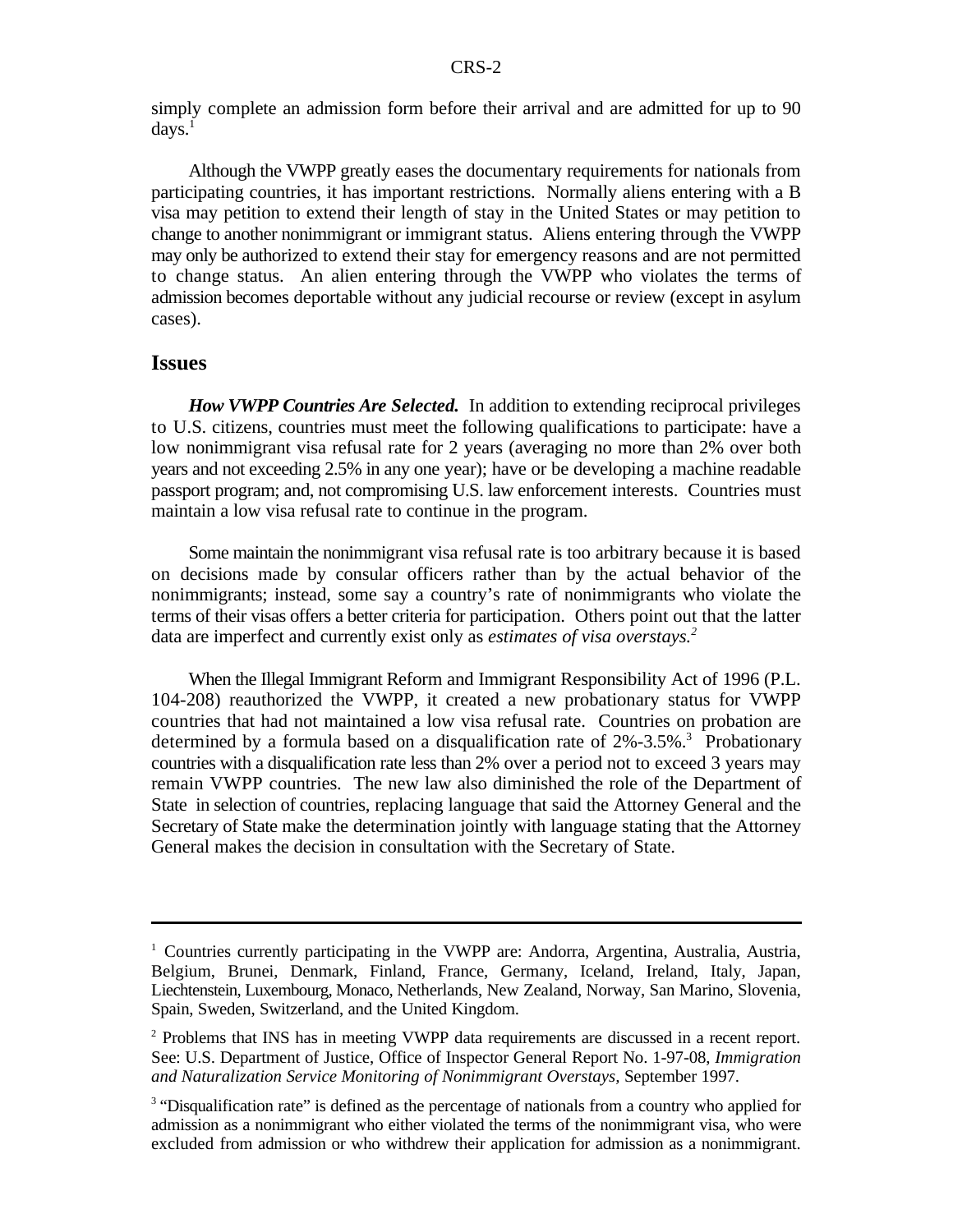*Consideration of Trade and Tourism.* Those in the travel and tourism industry state that the VWPP has done a great deal to facilitate tourism to the United States. The example of Argentina is frequently used to illustrate this relationship; during the first year Argentina was in the VWPP, tourism from that country to the United States grew by 11.5%. Some cite Korea as a country that should be participating in VWPP because of the trade and tourism it offers and contend that this factor should be added to the criteria used to select participating countries. Other proponents of the VWPP, however, contend that the criteria should not be broadened to include tourism potential if the thresholds of refusal rates and visa overstay violations are weakened, arguing that these provisions are essential to safeguard and control our borders.

*Temporary Status of the VWPP.* Since its enactment in 1986, VWPP has been a temporary program. P.L. 104-208 reauthorized it through September 30, 1997. Supporters of the VWPP maintain that it improved relations with the participating countries because it reciprocates what they have long done — permitting U.S. travelers to visit their countries without visas. They also state there are financial benefits because it reduces the work load of the consular offices and because it increases commerce by facilitating international travel to the United States. The Department of State has long supported the extension of the VWPP.

Others are more cautious about the VWPP, fearing that it may foster nonimmigrant visa overstays and other immigration violations such as employment. They want to ensure that the Immigration and Naturalization Service (INS) has sufficient checks in place to deter these immigration violations before making the program permanent. INS acknowledges that it has found fraud in the program but supports its extension.

### **Legislation <sup>4</sup>**

The Senate passed legislation (S. 1178) to extend the program on September 26, 1997. The chair and ranking member of the Senate Committee on the Judiciary Subcommittee on Immigration, Senators Spencer Abraham and Ted Kennedy, introduced S. 1178 which would extend the program for 5 years, until September 30, 2002. The Senate bill also would increase the 2-year average visa refusal rate limit from 2% to 3% (and correspondingly the visa refusal rate threshold of 2.5% to 3.5% in any one year) for participation in the program.<sup>5</sup> S. 1178 furthermore would require that the Attorney General make *precise numerical estimates* for each participating country's visa overstay rate and disqualification rate. Additionally, S. 1178 would strengthen the requirements for passport security by requiring that all VWPP countries have machine readable passports (not merely working toward having them) and that they have "highly" fraud-

<sup>&</sup>lt;sup>4</sup> Hearings were held on June 17, 1997, by House Committee on the Judiciary Subcommittee on Immigration and Claims and on July 17, 1997 by the Senate Committee on the Judiciary Subcommittee on Immigration. Other bills on the visa waiver program include H.R. 203, S. 974, H.R. 1880, H.R. 627, and S. 290.

<sup>&</sup>lt;sup>5</sup> According to the State Department's visa refusal rate statistics for FY1996 and FY1997, countries such as Uruguay, Singapore, South Africa and Taiwan may become eligible for the VWPP under current law. If the threshold is raised to 3.5%, countries such as Chile, Greece, Portugal and Zimbabwe may also be considered.